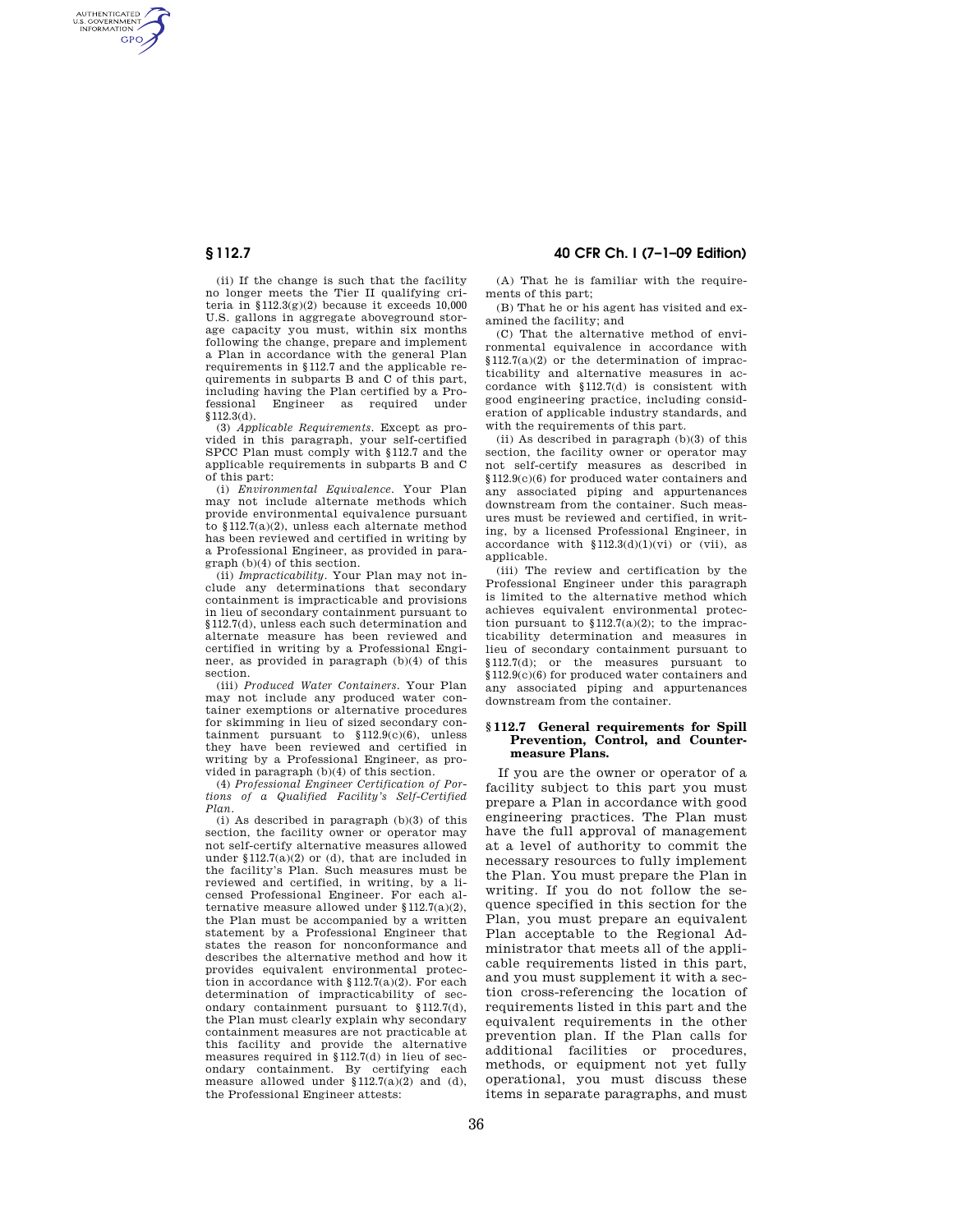# **Environmental Protection Agency § 112.7**

explain separately the details of installation and operational start-up. As detailed elsewhere in this section, you must also:

(a)(1) Include a discussion of your facility's conformance with the requirements listed in this part.

(2) Comply with all applicable requirements listed in this part. Except as provided in §112.6, your Plan may deviate from the requirements in paragraphs  $(g)$ ,  $(h)(2)$  and  $(3)$ , and  $(i)$  of this section and the requirements in subparts B and C of this part, except the secondary containment requirements in paragraphs (c) and (h)(1) of this section, and  $\frac{\$12.8(c)(2)}{12.8(c)(11)}$ , 112.9(c)(2), 112.10(c), 112.12(c)(2), and  $112.12(c)(11)$ , where applicable to a specific facility, if you provide equivalent environmental protection by some other means of spill prevention, control, or countermeasure. Where your Plan does not conform to the applicable requirements in paragraphs (g),  $(h)(2)$  and  $(3)$ , and  $(i)$  of this section, or the requirements of subparts B and C of this part, except the secondary containment requirements in paragraph (c) and (h)(1) of this section, and  $\S(112.8(c)(2), 112.8(c)(11), 112.9(c)(2),$  $112.8(c)(11),$ 112.10(c), 112.12(c)(2), and 112.12(c)(11), you must state the reasons for nonconformance in your Plan and describe in detail alternate methods and how you will achieve equivalent environmental protection. If the Regional Administrator determines that the measures described in your Plan do not provide equivalent environmental protection, he may require that you amend your Plan, following the procedures in  $$112.4(d)$  and (e).

(3) Describe in your Plan the physical layout of the facility and include a facility diagram, which must mark the location and contents of each container. The facility diagram must include completely buried tanks that are otherwise exempted from the requirements of this part under §112.1(d)(4). The facility diagram must also include all transfer stations and connecting pipes. You must also address in your Plan:

(i) The type of oil in each container and its storage capacity;

(ii) Discharge prevention measures including procedures for routine handling of products (loading, unloading, and facility transfers, etc.);

(iii) Discharge or drainage controls such as secondary containment around containers and other structures, equipment, and procedures for the control of a discharge;

(iv) Countermeasures for discharge discovery, response, and cleanup (both the facility's capability and those that might be required of a contractor);

(v) Methods of disposal of recovered materials in accordance with applicable legal requirements; and

(vi) Contact list and phone numbers for the facility response coordinator, National Response Center, cleanup contractors with whom you have an agreement for response, and all appropriate Federal, State, and local agencies who must be contacted in case of a discharge as described in §112.1(b).

(4) Unless you have submitted a response plan under §112.20, provide information and procedures in your Plan to enable a person reporting a discharge as described in §112.1(b) to relate information on the exact address or location and phone number of the facility; the date and time of the discharge, the type of material discharged; estimates of the total quantity discharged; estimates of the quan-<br>tity discharged as described in discharged as described in §112.1(b); the source of the discharge; a description of all affected media; the cause of the discharge; any damages or injuries caused by the discharge; actions being used to stop, remove, and mitigate the effects of the discharge; whether an evacuation may be needed; and, the names of individuals and/or organizations who have also been contacted.

(5) Unless you have submitted a response plan under §112.20, organize portions of the Plan describing procedures you will use when a discharge occurs in a way that will make them readily usable in an emergency, and include appropriate supporting material as appendices.

(b) Where experience indicates a reasonable potential for equipment failure (such as loading or unloading equipment, tank overflow, rupture, or leakage, or any other equipment known to be a source of a discharge), include in your Plan a prediction of the direction,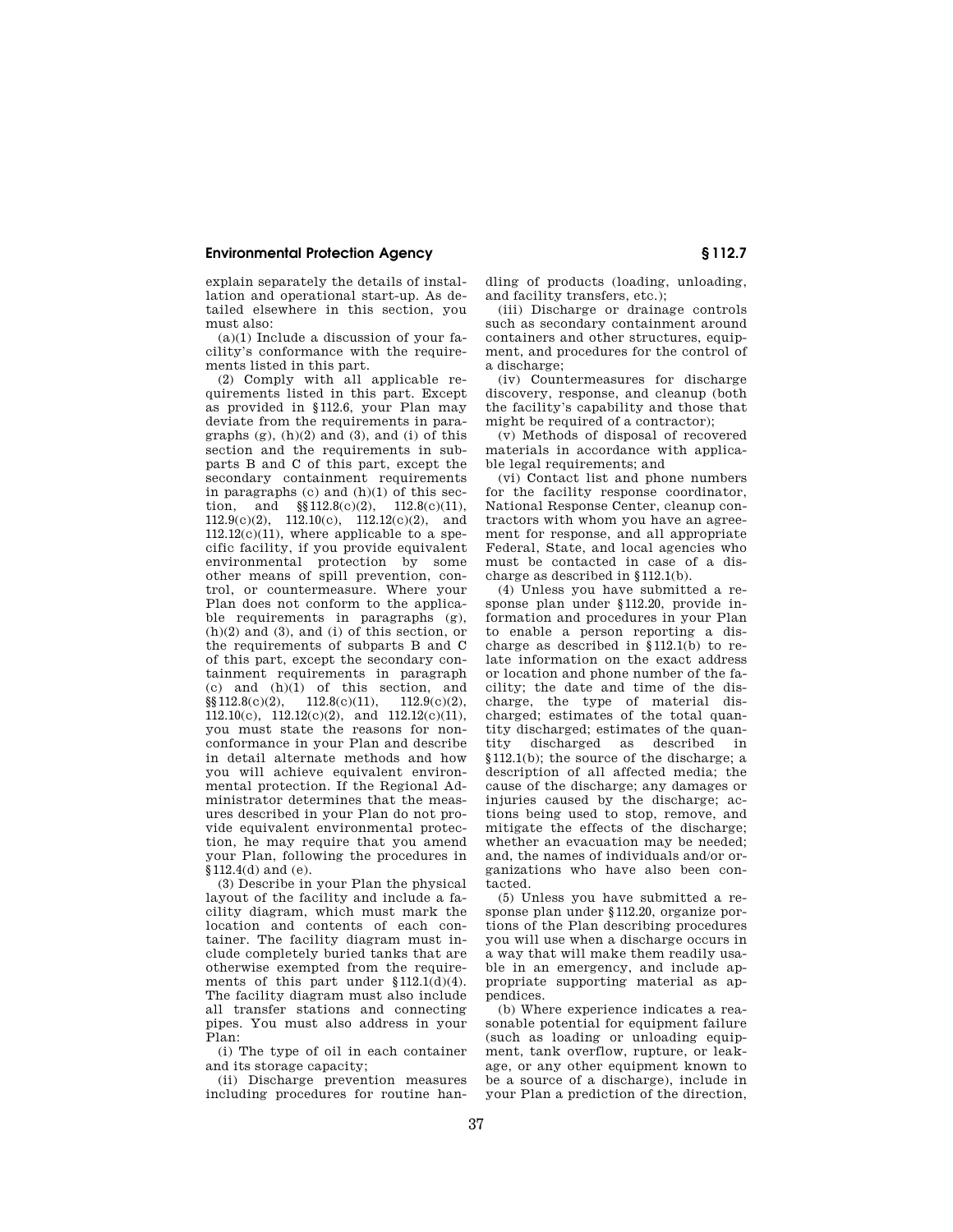rate of flow, and total quantity of oil which could be discharged from the facility as a result of each type of major equipment failure.

(c) Provide appropriate containment and/or diversionary structures or equipment to prevent a discharge as described in §112.1(b), except as provided in paragraph  $(k)$  of this section for qualified oil-filled operational equipment. The entire containment system, including walls and floor, must be capable of containing oil and must be constructed so that any discharge from a primary containment system, such as a tank or pipe, will not escape the containment system before cleanup occurs. At a minimum, you must use one of the following prevention systems or its equivalent:

(1) For onshore facilities:

(i) Dikes, berms, or retaining walls sufficiently impervious to contain oil; (ii) Curbing;

(iii) Culverting, gutters, or other drainage systems;

(iv) Weirs, booms, or other barriers;

(v) Spill diversion ponds;

(vi) Retention ponds; or

(vii) Sorbent materials.

(2) For offshore facilities:

(i) Curbing or drip pans; or

(ii) Sumps and collection systems.

(d) Provided your Plan is certified by

a licensed Professional Engineer under §112.3(d), or, in the case of a qualified facility that meets the criteria in §112.3(g), the relevant sections of your Plan are certified by a licensed Professional Engineer under §112.6(d), if you determine that the installation of any of the structures or pieces of equipment listed in paragraphs  $(c)$  and  $(h)(1)$ of this section, and §§112.8(c)(2),  $112.8(c)(11),$   $112.9(c)(2),$   $112.10(c),$  $112.12(c)(2)$ , and  $112.12(c)(11)$  to prevent a discharge as described in §112.1(b) from any onshore or offshore facility is not practicable, you must clearly explain in your Plan why such measures are not practicable; for bulk storage containers, conduct both periodic integrity testing of the containers and periodic integrity and leak testing of the valves and piping; and, unless you have submitted a response plan under §112.20, provide in your Plan the following:

**§ 112.7 40 CFR Ch. I (7–1–09 Edition)** 

(1) An oil spill contingency plan following the provisions of part 109 of this chapter

(2) A written commitment of manpower, equipment, and materials required to expeditiously control and remove any quantity of oil discharged that may be harmful.

(e) *Inspections, tests, and records.* Conduct inspections and tests required by this part in accordance with written procedures that you or the certifying engineer develop for the facility. You must keep these written procedures and a record of the inspections and tests, signed by the appropriate supervisor or inspector, with the SPCC Plan for a period of three years. Records of inspections and tests kept under usual and customary business practices will suffice for purposes of this paragraph.

(f) *Personnel, training, and discharge prevention procedures.* (1) At a minimum, train your oil-handling personnel in the operation and maintenance of equipment to prevent discharges; discharge procedure protocols; applicable pollution control laws, rules, and regulations; general facility operations; and, the contents of the facility SPCC Plan.

(2) Designate a person at each applicable facility who is accountable for discharge prevention and who reports to facility management.

(3) Schedule and conduct discharge prevention briefings for your oil-handling personnel at least once a year to assure adequate understanding of the SPCC Plan for that facility. Such briefings must highlight and describe known discharges as described in §112.1(b) or failures, malfunctioning components, and any recently developed precautionary measures.

(g) *Security (excluding oil production facilities*). (1) Fully fence each facility handling, processing, or storing oil, and lock and/or guard entrance gates when the facility is not in production or is unattended.

(2) Ensure that the master flow and drain valves and any other valves permitting direct outward flow of the container's contents to the surface have adequate security measures so that they remain in the closed position when in non-operating or non-standby status.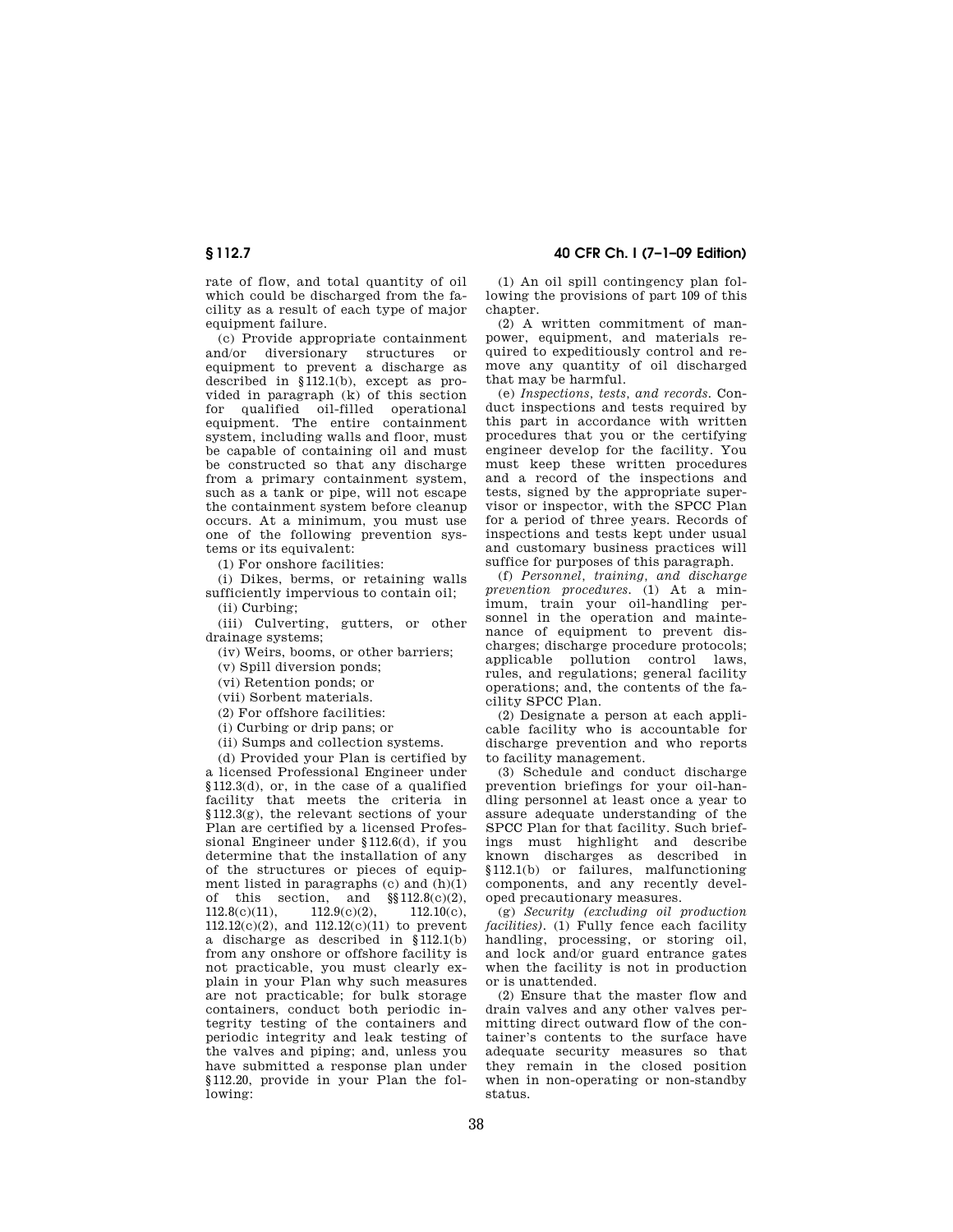# **Environmental Protection Agency § 112.7**

(3) Lock the starter control on each oil pump in the ''off'' position and locate it at a site accessible only to authorized personnel when the pump is in a non-operating or non-standby status.

(4) Securely cap or blank-flange the loading/unloading connections of oil pipelines or facility piping when not in service or when in standby service for an extended time. This security practice also applies to piping that is emptied of liquid content either by draining or by inert gas pressure.

(5) Provide facility lighting commensurate with the type and location of the facility that will assist in the:

(i) Discovery of discharges occurring during hours of darkness, both by operating personnel, if present, and by nonoperating personnel (the general public, local police, etc.); and

(ii) Prevention of discharges occurring through acts of vandalism.

(h) *Facility tank car and tank truck loading/unloading rack (excluding offshore facilities).* (1) Where loading/unloading area drainage does not flow into a catchment basin or treatment facility designed to handle discharges, use a quick drainage system for tank car or tank truck loading and unloading areas. You must design any containment system to hold at least the maximum capacity of any single compartment of a tank car or tank truck loaded or unloaded at the facility.

(2) Provide an interlocked warning light or physical barrier system, warning signs, wheel chocks, or vehicle break interlock system in loading/unloading areas to prevent vehicles from departing before complete disconnection of flexible or fixed oil transfer lines.

(3) Prior to filling and departure of any tank car or tank truck, closely inspect for discharges the lowermost drain and all outlets of such vehicles, and if necessary, ensure that they are tightened, adjusted, or replaced to prevent liquid discharge while in transit.

(i) If a field-constructed aboveground container undergoes a repair, alteration, reconstruction, or a change in service that might affect the risk of a discharge or failure due to brittle fracture or other catastrophe, or has discharged oil or failed due to brittle fracture failure or other catastrophe, evaluate the container for risk of discharge or failure due to brittle fracture or other catastrophe, and as necessary, take appropriate action.

(j) In addition to the minimal prevention standards listed under this section, include in your Plan a complete discussion of conformance with the applicable requirements and other effective discharge prevention and containment procedures listed in this part or any applicable more stringent State rules, regulations, and guidelines.

(k) *Qualified Oil-filled Operational Equipment.* The owner or operator of a facility with oil-filled operational equipment that meets the qualification criteria in paragraph  $(k)(1)$  of this subsection may choose to implement for this qualified oil-filled operational equipment the alternate requirements as described in paragraph (k)(2) of this sub-section in lieu of general secondary containment required in paragraph (c) of this section.

(1) *Qualification Criteria—Reportable Discharge History:* The owner or operator of a facility that has had no single discharge as described in §112.1(b) from any oil-filled operational equipment exceeding 1,000 U.S. gallons or no two discharges as described in §112.1(b) from any oil-filled operational equipment each exceeding 42 U.S. gallons within any twelve month period in the three years prior to the SPCC Plan certification date, or since becoming subject to this part if the facility has been in operation for less than three years (other than oil discharges as described in §112.1(b) that are the result of natural disasters, acts of war or terrorism); and

(2) *Alternative Requirements to General Secondary Containment.* If secondary containment is not provided for qualified oil-filled operational equipment pursuant to paragraph (c) of this section, the owner or operator of a facility with qualified oil-filled operational equipment must:

(i) Establish and document the facility procedures for inspections or a monitoring program to detect equipment failure and/or a discharge; and

(ii) Unless you have submitted a response plan under §112.20, provide in your Plan the following: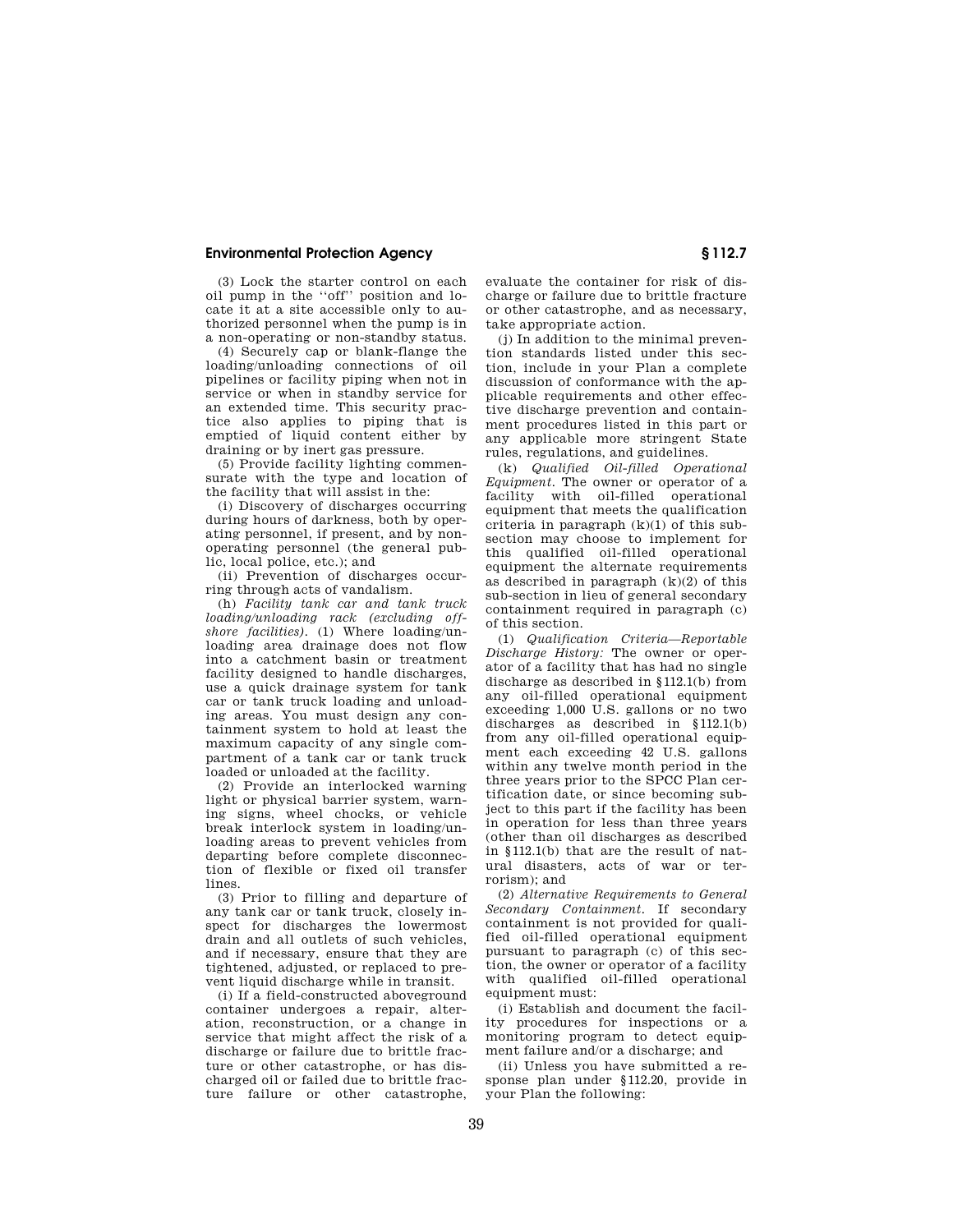(A) An oil spill contingency plan following the provisions of part 109 of this chapter.

(B) A written commitment of manpower, equipment, and materials required to expeditiously control and remove any quantity of oil discharged that may be harmful.

[67 FR 47140, July 17, 2002, as amended at 71 FR 77292, Dec. 26, 2006]

EFFECTIVE DATE NOTE: At 74 FR 74303, Dec. 5, 2008, §112.7 was amended by revising the first sentence in paragraph (a)(2), paragraphs  $(a)(3)$  introductory text and  $(a)(3)(i)$ ,  $(c)$  introductory text, (c)(1), (g), the heading to paragraph (h), and paragraphs (h)(1) and (h)(2), effective Feb. 3, 2009. At 74 FR 5900, Feb. 3, 2009, these amendments were delayed. At 74 FR 14736, Apr. 1, 2009, these amendments were further delayed to January 14, 2010. For the convenience of the user, the revised text is set forth as follows:

### **§ 112.7 General requirements for Spill Prevention, Control, and Countermeasure Plans.**

\* \* \* \* \*

 $(a) * * *$ 

(2) Comply with all applicable requirements listed in this part. Except as provided in §112.6, your Plan may deviate from the requirements in paragraphs (g), (h)(2) and (3), and (i) of this section and the requirements in subparts B and C of this part, except the secondary containment requirements in paragraphs (c) and (h)(1) of this section, and §§112.8(c)(2), 112.8(c)(11), 112.9(c)(2), 112.9(d)(3),  $112.10(c)$ ,  $112.12(c)(2)$ , and  $112.12(c)(11)$ , where applicable to a specific facility, if you provide equivalent environmental protection by some other means of spill prevention, control, or countermeasure. \* \* \*

\* \* \* \* \*

(3) Describe in your Plan the physical layout of the facility and include a facility diagram, which must mark the location and contents of each fixed oil storage container and the storage area where mobile or portable containers are located. The facility diagram must identify the location of and mark as ''exempt'' underground tanks that are otherwise exempted from the requirements of this part under §112.1(d)(4), and produced water containers and any associated piping and appurtenances downstream from the container, that are otherwise exempted from the requirements of this part under §112.1(d)(12). The facility diagram must also include all transfer stations and connecting pipes, including intra-facility gathering lines that are otherwise exempted from the re-

# **§ 112.7, Nt. 40 CFR Ch. I (7–1–09 Edition)**

quirements of this part under §112.1(d)(11). You must also address in your Plan:

(i) The type of oil in each fixed container and its storage capacity. For mobile or portable containers, either provide the type of oil and storage capacity for each container or provide an estimate of the potential number of mobile or portable containers, the types of oil, and anticipated storage capacities;

## \* \* \* \* \*

(c) Provide appropriate containment and/or diversionary structures or equipment to prevent a discharge as described in §112.1(b), except as provided in paragraph (k) of this section for qualified oil-filled operational equipment, and except as provided in §112.9(d)(3) for flowlines and intra-facility gathering lines at an oil production facility. The entire containment system, including walls and floor, must be capable of containing oil and must be constructed so that any discharge from a primary containment system, such as a tank, will not escape the containment system before cleanup occurs. In determining the method, design, and capacity for secondary containment, you need only to address the typical failure mode, and the most likely quantity of oil that would be discharged. Secondary containment may be either active or passive in design. At a minimum, you must use one of the following prevention systems or its equivalent:

(1) For onshore facilities:

(i) Dikes, berms, or retaining walls sufficiently impervious to contain oil;

(ii) Curbing or drip pans;

(iii) Sumps and collection systems;

(iv) Culverting, gutters, or other drainage systems;

(v) Weirs, booms, or other barriers;

(vi) Spill diversion ponds;

(vii) Retention ponds; or

(viii) Sorbent materials.

\* \* \* \* \*

(g) *Security (excluding oil production facilities).* Describe in your Plan how you secure and control access to the oil handling, processing and storage areas; secure master flow and drain valves; prevent unauthorized access to starter controls on oil pumps; secure out-of-service and loading/unloading connections of oil pipelines; and address the appropriateness of security lighting to both prevent acts of vandalism and assist in the discovery of oil discharges.

(h) Facility tank car and tank truck loading/unloading rack (excluding offshore facilities, farms, and oil production facilities).

(1) Where loading/unloading rack drainage does not flow into a catchment basin or treatment facility designed to handle discharges, use a quick drainage system for tank car or tank truck loading/unloading